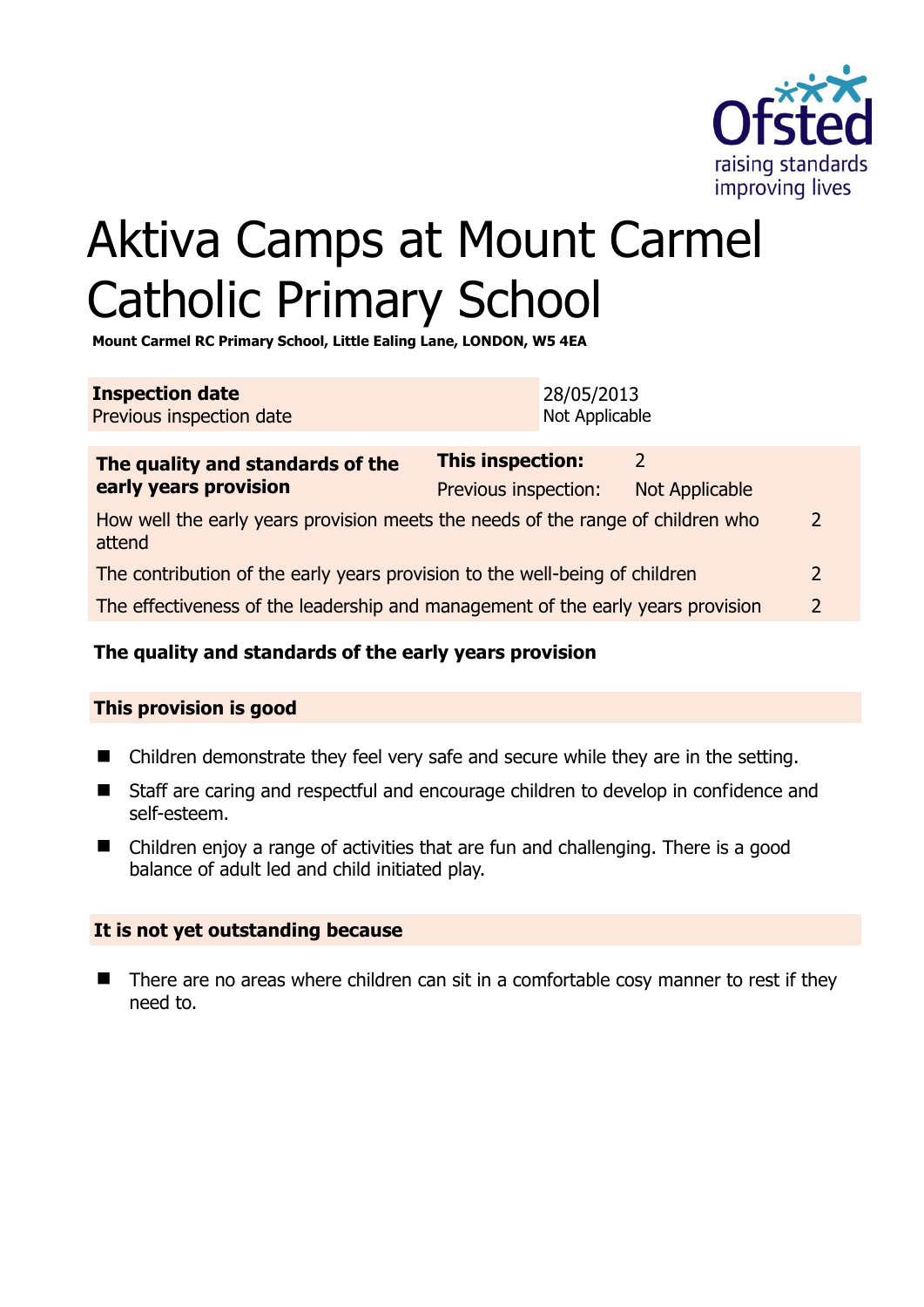# **Information about this inspection**

Inspections of registered early years provision are:

- scheduled at least once in every inspection cycle the current cycle ends on 31 July 2016
- scheduled more frequently where Ofsted identifies a need to do so, for example where provision was previously judged inadequate
- **•** brought forward in the inspection cycle where Ofsted has received information that suggests the provision may not be meeting the legal requirements of the Early Years Foundation Stage or where assessment of the provision identifies a need for early inspection
- **•** prioritised where we have received information that the provision is not meeting the requirements of the Early Years Foundation Stage and which suggests children may not be safe
- scheduled at the completion of an investigation into failure to comply with the requirements of the Early Years Foundation Stage.

The provision is also registered on the voluntary and compulsory parts of the Childcare Register. This report includes a judgment about compliance with the requirements of that register.

#### **Inspection activities**

- The inspector observed children as they played both inside and outside.
- The inspector looked at children's assessments records and planning documentation.
- The inspector talked to the manager and staff about the running of the setting, and their understanding of their roles and responsibilities.
- $\blacksquare$  The inspector took into account the views of the parents.
- The inspector completed a joint observation with the manager.

# **Inspector**

Julie Biddle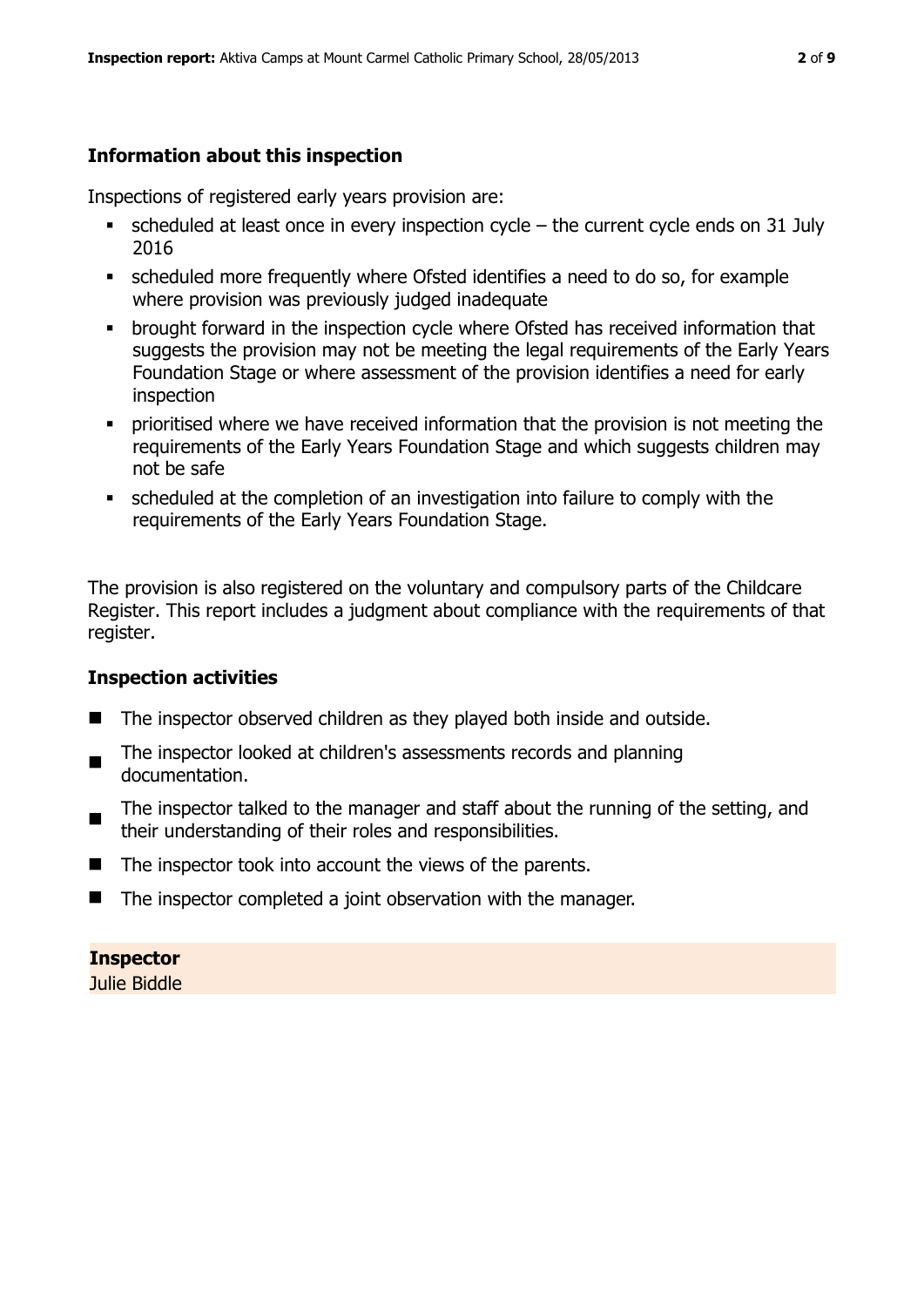#### **Full Report**

#### **Information about the setting**

Aktiva Camps at Mount Carmel School registered in 2010. It is one of 18 play schemes run by Aktiva Camps Limited. The play scheme is in the London Borough of Ealing, The play scheme has the use of a minimum of four classrooms, the school hall and outdoor play areas. It is open each weekday from 8am to 6pm during the school holidays. Children can attend for various sessions. The play scheme also offers before and after school provision for children attending Mount Carmel School. The play scheme is registered on the Early Years Register and the compulsory and voluntary parts of the Childcare Register. There are currently 16 children in the early years age range on roll. There are three members of staff employed to work directly with the children, all hold appropriate childcare qualifications.

#### **What the setting needs to do to improve further**

#### **To further improve the quality of the early years provision the provider should:**

 $\blacksquare$  develop an area that is cosy and comfortable for children to rest and relax if they want or need to.

#### **Inspection judgements**

#### **How well the early years provision meets the needs of the range of children who attend**

Children enjoy themselves in the setting. Staff plan activities that are fun an challenging for the children. Staff have good knowledge of the learning and development requirements and provide a range of interesting experiences on a daily basis. As a result, children's individual needs are well met and they show interest and motivation to learn as they play. For example they carefully look for colours on their clothes so they safely 'cross the river' Activity plans are in place however, they are flexible and staff take the lead from children who are confident and express their choices. Staff observe children closely and ask questions to support them in their learning. They make and record observations of children and evaluate these to identify next steps in children's learning and track their progress as they move towards the early learning goals. Observations clearly show evidence of skills that children are achieving. Staff use information gained from children and parents complete to meet children's individual needs and interests.

Staff give children time and a a result, children chat confidently to them and each other throughout the session. Staff show a genuine interest in what children have to say and ask questions to encourage and promote their language skills. Children and staff talk about the mosaic they are making and the colours they are using. Staff provide children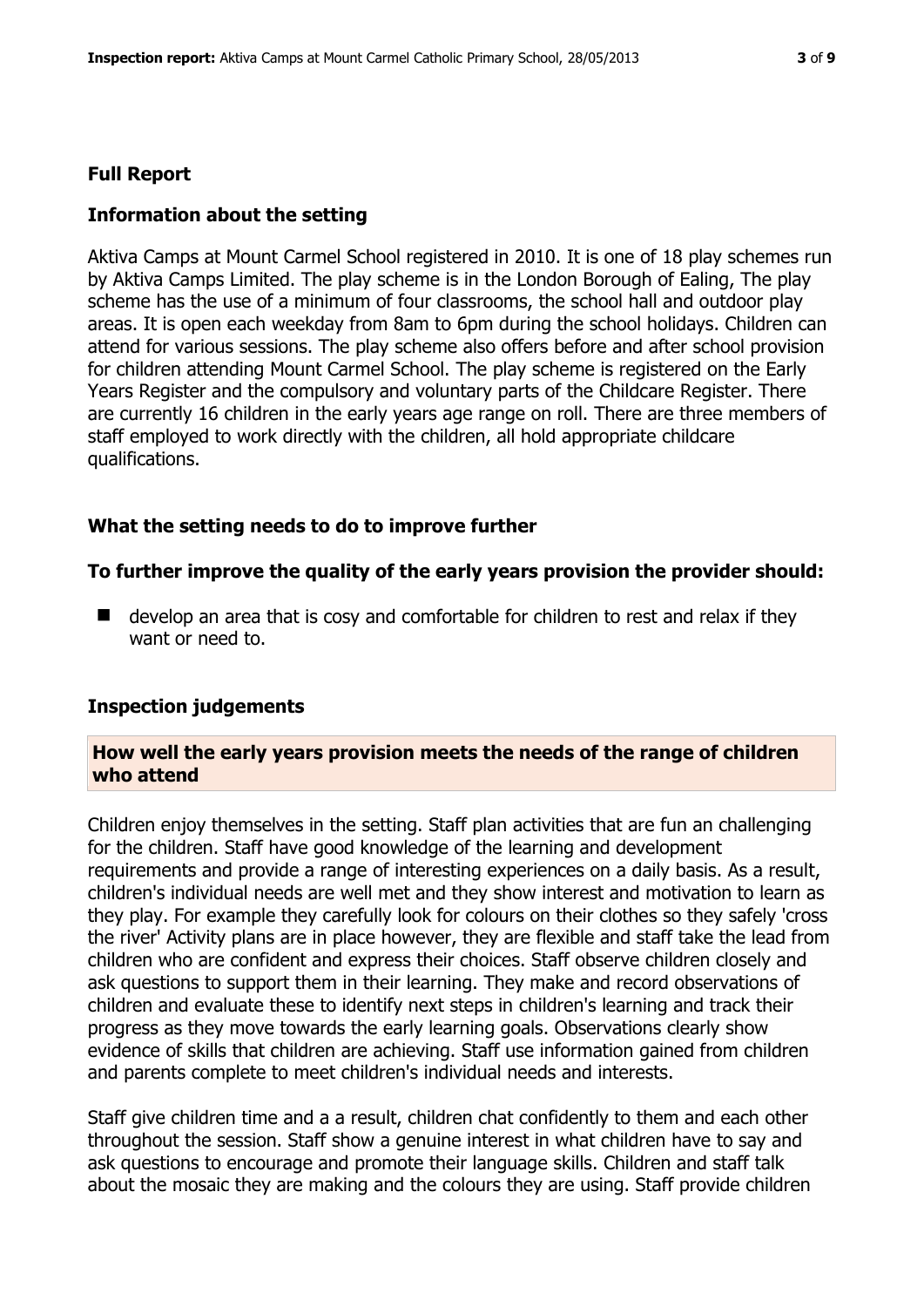with books that they particularly enjoy reading to their friends asking them what 'do you think happens next', for example. However, they do not provide children with a comfortable cosy space for children to read or rest and relax. The children confidently talk to their friends and the staff as they carefully glue tiny pieces of coloured paper to complete their mosaic picture. Children are very well behaved and staff respond calmly and sensitively to any difficulties. Children are kept busy and quickly settle into the activities planned for them.

#### **The contribution of the early years provision to the well-being of children**

Children and staff build close and trusting relationships. Staff are very positive role models to children and relationships at all levels demonstrate the great care and respect they have for each other. Staff have a high regard for children's safety at all times. They escort them to and from classrooms as they change their activity. Risk assessments mean that any hazards are identified and action is taken to reduce the risk of accidental injury. Staff promote children's independence, self-help skills and understanding of healthy lifestyles well. Children confidently talk about why they need to drink after they have exercised. Staff ask children wash their hands before snack and children clearly understand why they do this, informing staff that they hand wash so they can eat their food and not eat germs.

Children are given good opportunities to develop their physical skills in the secure outdoor play areas. Children have a wonderful time as they play 'going a bear hunt' they creep towards the bear using hoops to jump over and obstacles to move around. They all scream and laugh as their friends jump out with scary bear faces. Staff also ensure that a suitable range of opportunities are provided indoors for children to engage in physical activities. For example, they play musical bumps, staff very effectively support children who are less confident to dance and quickly sit down when the music stops.

# **The effectiveness of the leadership and management of the early years provision**

Leadership and management of the club is strong. The provider gives good levels of support to the manager and staff and all staff have regular supervision and appraisals. This enables them to fulfil their roles and develop their skills. Staff, the provider and managers are highly motivated and share a strong commitment to the continued development of the club. The self-evaluation process incorporates the views of staff. The staff regularly monitor children's planning, assessment and tracking sheets to ensure that gaps in children's learning or in provision are identified. The provider and area manager spend time within the club observing practice, role modelling and mentoring and evaluating sessions with staff. Therefore, they have an accurate knowledge of the club's strengths.

Children's safety is a high priority and they are cared for by staff who have undergone a rigorous recruitment, selection and induction process. They work with full regard to the club's policies and procedures that promote children's safety and welfare. All staff have a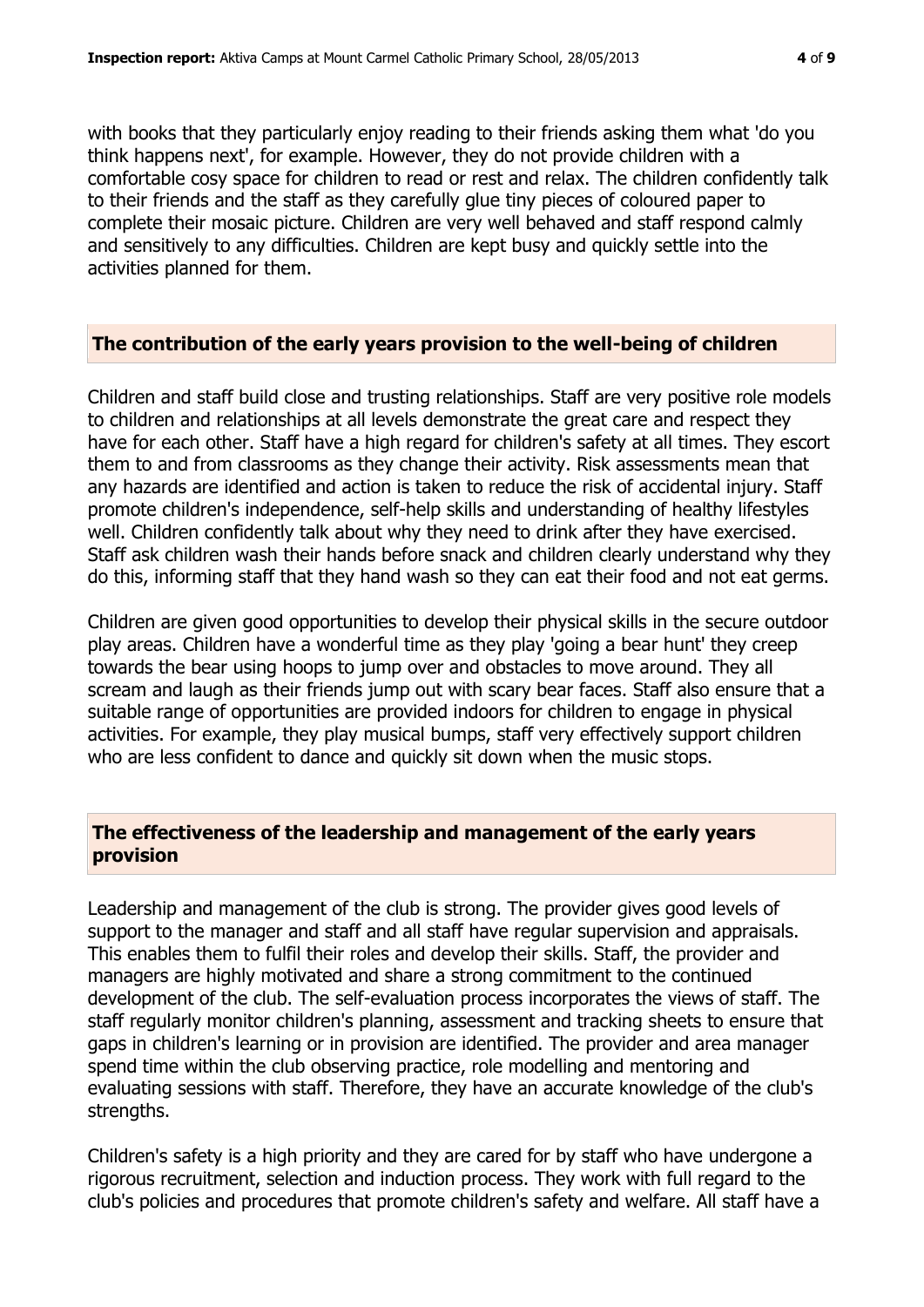clear understanding of the arrangements for safeguarding children. They are clear of the signs and symptoms of possible abuse and of how and when to report concerns of abuse or neglect. Suitable levels of staff have a first aid qualification. This means staff are able to respond to children in a emergency and treat minor injuries appropriately. Good relationships are fostered with parents who report that they appreciate the information that is shared between themselves, and the club. This includes information about the child's day and progress they are making. Parents also state that they are pleased with the friendly atmosphere within the club and the broad range of activities offered for older and younger children.

# **The Childcare Register**

| The requirements for the compulsory part of the Childcare Register are | Met |
|------------------------------------------------------------------------|-----|
| The requirements for the voluntary part of the Childcare Register are  | Met |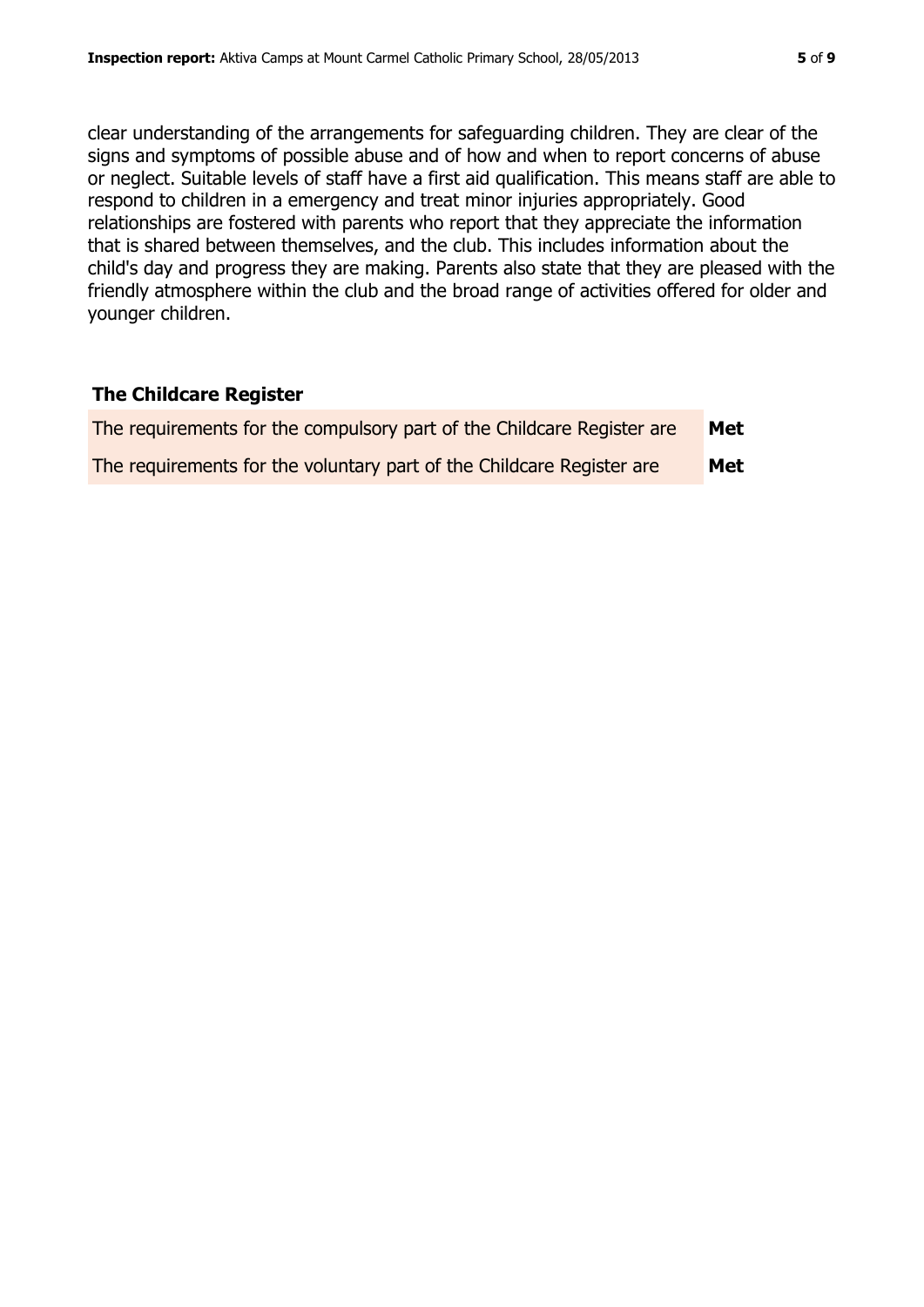# **What inspection judgements mean**

# **Registered early years provision**

| Grade   | <b>Judgement</b> | <b>Description</b>                                                                                                                                                                                                                                                                                                                                                                 |
|---------|------------------|------------------------------------------------------------------------------------------------------------------------------------------------------------------------------------------------------------------------------------------------------------------------------------------------------------------------------------------------------------------------------------|
| Grade 1 | Outstanding      | Outstanding provision is highly effective in meeting the needs<br>of all children exceptionally well. This ensures that children are<br>very well prepared for the next stage of their learning.                                                                                                                                                                                   |
| Grade 2 | Good             | Good provision is effective in delivering provision that meets<br>the needs of all children well. This ensures children are ready<br>for the next stage of their learning.                                                                                                                                                                                                         |
| Grade 3 | Satisfactory     | Satisfactory provision is performing less well than expectations<br>in one or more of the key areas. It requires improvement in<br>order to be good.                                                                                                                                                                                                                               |
| Grade 4 | Inadequate       | Provision that is inadequate requires significant improvement<br>and/or enforcement action. The provision is failing to give<br>children an acceptable standard of early years education and/or<br>is not meeting the safeguarding and welfare requirements of<br>the Early Years Foundation Stage. It will be inspected again<br>within 12 months of the date of this inspection. |
| Met     |                  | The provision has no children on roll. The inspection judgement<br>is that the provider continues to meet the requirements for<br>registration.                                                                                                                                                                                                                                    |
| Not met |                  | The provision has no children on roll. The inspection judgement<br>is that the provider does not meet the requirements for<br>registration.                                                                                                                                                                                                                                        |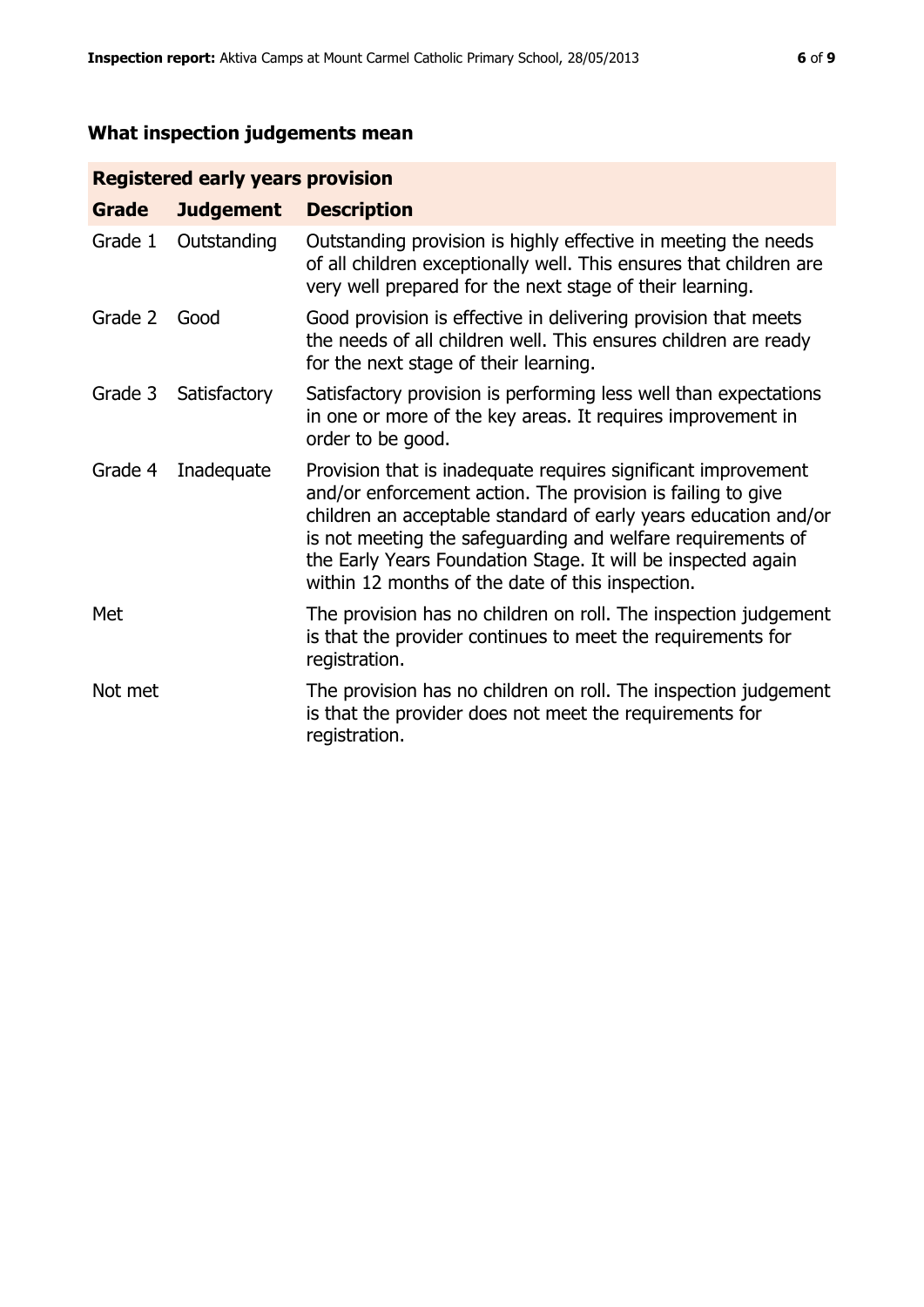#### **Inspection**

This inspection was carried out by Ofsted under sections 49 and 50 of the Childcare Act 2006 on the quality and standards of provision that is registered on the Early Years Register. The registered person must ensure that this provision complies with the statutory framework for children's learning, development and care, known as the Early Years Foundation Stage.

# **Setting details**

| Unique reference number       | EY411346                    |
|-------------------------------|-----------------------------|
| <b>Local authority</b>        | Ealing                      |
| <b>Inspection number</b>      | 912540                      |
| <b>Type of provision</b>      |                             |
| <b>Registration category</b>  | Childcare - Non-Domestic    |
| Age range of children         | $4 - 8$                     |
| <b>Total number of places</b> | 96                          |
| Number of children on roll    | 16                          |
| <b>Name of provider</b>       | <b>Aktiva Camps Limited</b> |
| Date of previous inspection   | not applicable              |
| <b>Telephone number</b>       | 020 3551 8909               |

Any complaints about the inspection or the report should be made following the procedures set out in the guidance *'Complaints procedure: raising concerns and making complaints* about Ofsted', which is available from Ofsted's website: www.ofsted.gov.uk. If you would like Ofsted to send you a copy of the guidance, please telephone 0300 123 4234, or email enquiries@ofsted.gov.uk.

# **Type of provision**

For the purposes of this inspection the following definitions apply:

Full-time provision is that which operates for more than three hours. These are usually known as nurseries, nursery schools and pre-schools and must deliver the Early Years Foundation Stage. They are registered on the Early Years Register and pay the higher fee for registration.

Sessional provision operates for more than two hours but does not exceed three hours in any one day. These are usually known as pre-schools, kindergartens or nursery schools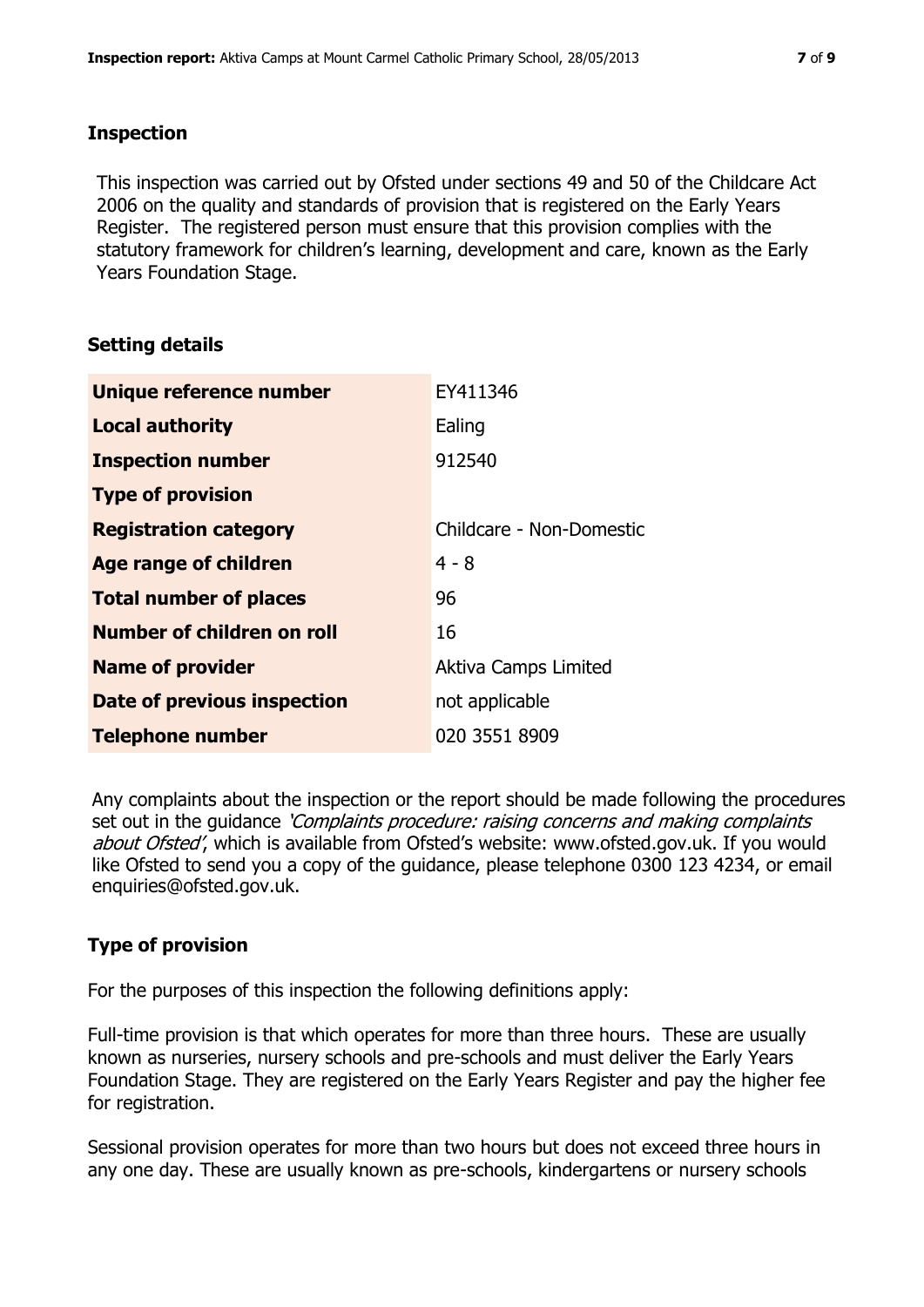and must deliver the Early Years Foundation Stage. They are registered on the Early Years Register and pay the lower fee for registration.

Childminders care for one or more children where individual children attend for a period of more than two hours in any one day. They operate from domestic premises, which are usually the childminder's own home. They are registered on the Early Years Register and must deliver the Early Years Foundation Stage.

Out of school provision may be sessional or full-time provision and is delivered before or after school and/or in the summer holidays. They are registered on the Early Years Register and must deliver the Early Years Foundation Stage. Where children receive their Early Years Foundation Stage in school these providers do not have to deliver the learning and development requirements in full but should complement the experiences children receive in school.